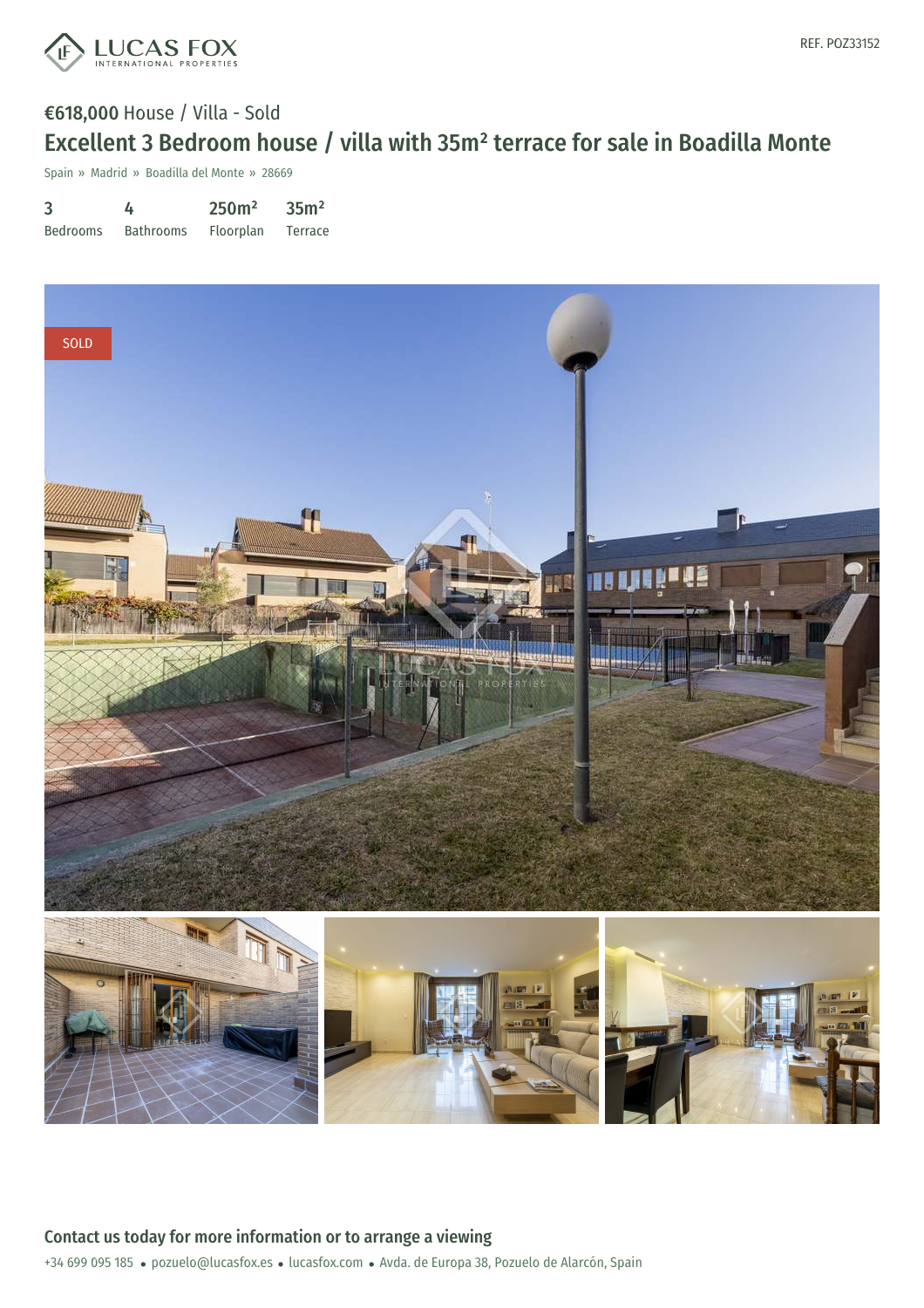

## €618,000 House / Villa - Sold Excellent 3 Bedroom house / villa with 35m² terrace for sale in Boadilla Monte

Spain » Madrid » Boadilla del Monte » 28669

3 Bedrooms 4 Bathrooms 250m² Floorplan 35m² Terrace

## OVERVIEW

Semi-detached house of 250 m² with 4 floors, with a bright attic, interior/exterior terrace, common areas with swimming pool and paddle tennis court for sale in an urbanization with very few neighbors in Boadilla del Monte.

Lucas Fox is pleased to present this beautiful 250 m² semi-detached house in Viñas Viejas, Boadilla del Monte, in an exclusive urbanization with very few neighbors, within walking distance of supermarkets and schools.

It is a semi-detached house with direct access that has a small entrance terrace on the ground floor. This consists of a beautiful and modern kitchen, a courtesy toilet and a spacious living room with a fireplace with access to an interior terrace of about 35 m², which in turn has direct access to the community areas, such as the swimming pool and the tennis court. paddle.

On the first floor, there is a nice master bedroom with a private bathroom and two bright bedrooms with access to a shared terrace and a bathroom.

Going up another floor, we find a large multipurpose and very bright attic thanks to two Velux-type windows and a complete bathroom.

On the semi-basement floor, there is a large garage for two cars, a storage area and a bathroom.

If you wish, you can visit us at our newly opened Lucas Fox Property Lounge at 38 Europa Avenue in Pozuelo to have a coffee and discuss your needs in more detail so that we can help you find your perfect home or investment.



[lucasfox.com/go/poz33152](https://www.lucasfox.com/go/poz33152)

Garden, Swimming pool, Terrace, Natural light, Padel court, Parking, Air conditioning, Alarm, Balcony, Built-in wardrobes, Chill out area, Double glazing, Equipped Kitchen, Exterior, Heating, Storage room